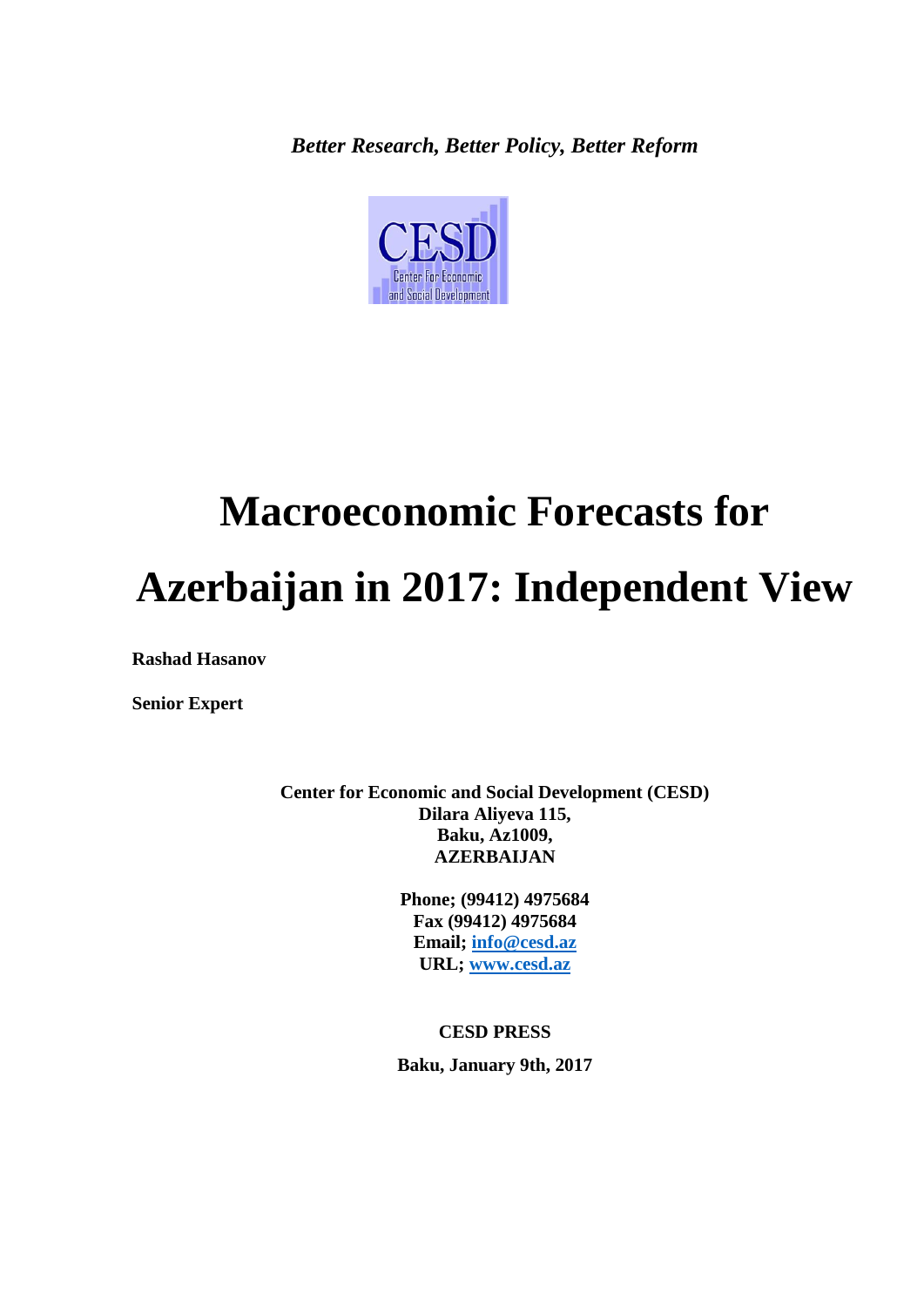## **Contents**

|    | 2.I. |  |
|----|------|--|
|    | 2.2. |  |
|    | 2.3. |  |
|    | 2.4. |  |
|    | 2.5. |  |
|    | 2.6. |  |
|    |      |  |
| 3. |      |  |
|    |      |  |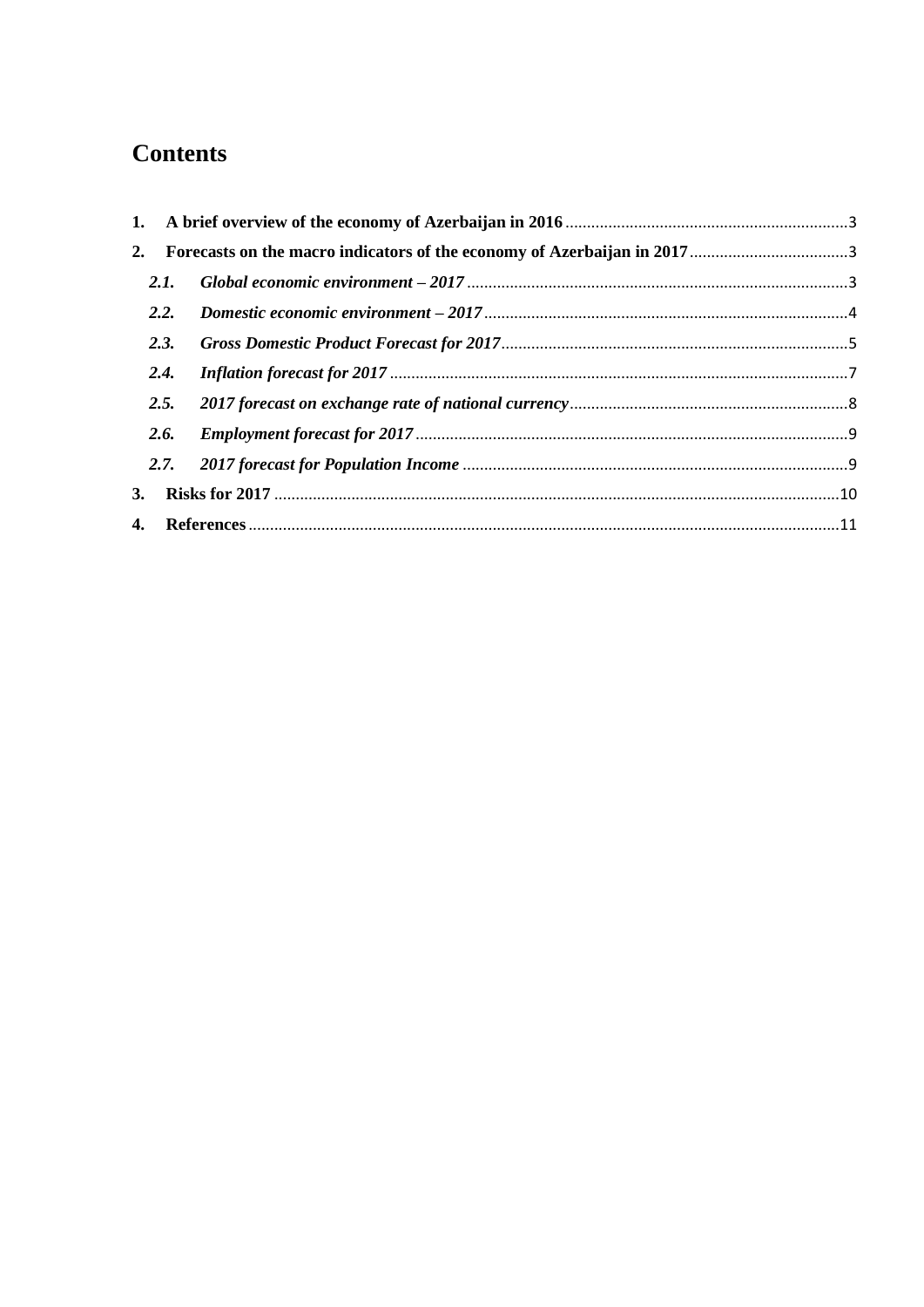#### <span id="page-2-0"></span>**1. A brief overview of the economy of Azerbaijan in 2016**

Without a doubt, 2016 is considered as one of the painful years for the economy of the country. That is to say, the economy of the country encountered nearly 4.0 % decline [during January-November 2016 GDP fell by 3.9% compared with the previous year, *SSCRA<sup>1</sup>* ], the depreciation of national currency continued, as a result, manat lost its value by 12.5% during the year. The depreciation of national currency reached 57% from January, 2015 until December, 2016. Inflation rate increased to 12.1%, hitting a two-digit level first time since 2008 and consequently, real income of population shrank by 3.2%. The tight monetary and credit policies of the government led to weakening economic activity, lending level fell to the minimum, 11 banks were closed (one of them being systematically important). The state budget revenues and expenditures executed with respectively 16.1% and 10% decrease in 2016, compared with the January-November, 2015.

#### <span id="page-2-1"></span>**2. Forecasts on the macro indicators of the economy of Azerbaijan in 2017**

#### <span id="page-2-2"></span>*2.1. Global economic environment – 2017*

Firstly, it should be mentioned that, the World Bank projected global economic growth to be 2.8% in 2017, being 0.4 percentage points higher than the 2016 projection<sup>2</sup>. USA is expected to grow by 2.2% and Eurozone by 1.6%. According to the International Monetary Fund, the world economic growth is predicted to be 3.4% in 2017. Based on the projections of the IMF, developed economies and developing economies are expected to record respectively 1.8% and 4.6% economic growth rate<sup>3</sup>. The declining growth rate in China  $[6.2\%$ , IMF] may decrease its demand for raw materials and thereby, weakening the growth rate in the exporters of raw materials.

According to the CESD experts, the impacts of the Brexit and the victory of Donald Trump in the US presidential elections are likely to carry on in 2017. In parallel, the continuation of the

**.** 

<sup>&</sup>lt;sup>1</sup> SSCRA, "Gross domestic production in January-November, 2016", 15.12.2016 <http://stat.gov.az/xeber/index.php?id=3434>

<sup>2</sup> World Bank, "Global Economic Prospects, Divergences and Risks", 06.01.2017 <http://beta.worldbank.org/en/publication/global-economic-prospects>

<sup>3</sup> International Monetary Fund, "World Economic Outlook October 2016", 08.01.2017 <http://www.imf.org/external/pubs/ft/weo/2016/02/pdf/text.pdf>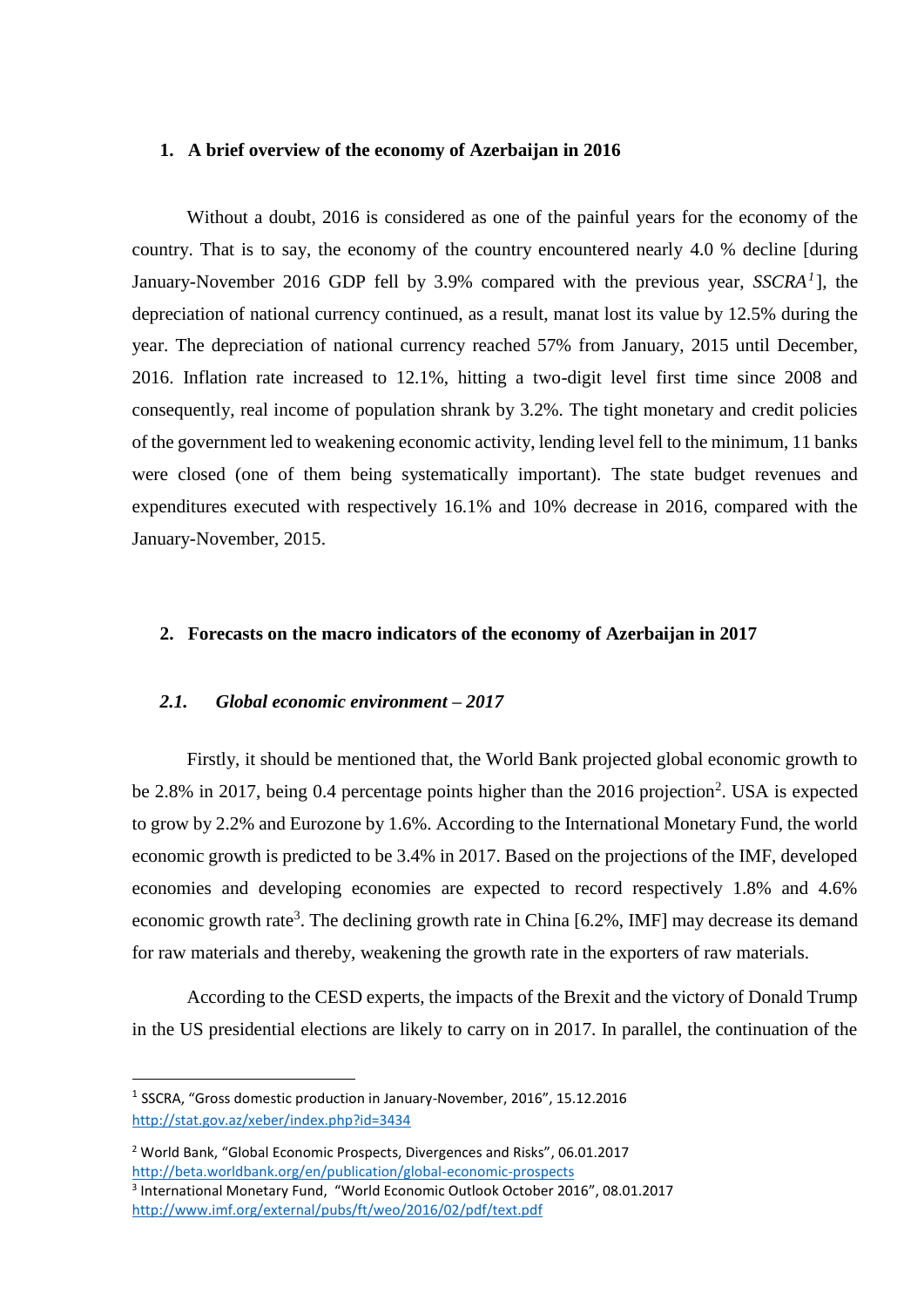tightening of monetary policy of the FED is to increase the volatility in global currency markets, and result in a depreciation of the currencies of many countries and declining prices in goods markets. Approaching to the targets of inflation and employment means that, FED is likely to pursue tight monetary policy.

By achieving an agreement on reducing the oil production in oil-exporting countries through the initiative of the OPEC may result in positive changes in this area. The rise in oil prices may positively affect the inflation rate in many countries, including the USA and EU and increase economic activity. Besides, purchasing power of oil-exporting countries characterised with a relatively more consumption level may rise, and as a result, global consumption environment may revive.

CESD experts consider that, major economies in the region are going to encounter a different situation in 2017. That is to say, in comparison with the previous two years, due to the impact of the rising oil prices, Russia is going to experience an increased economic activity and the appreciation of the Russian ruble will continue. Iran is going to be the country with the most rapid economic growth in the region, along with attracting the largest foreign investment. In 2017, economic risk level in Turkey may raise the highest level, which may accelerate the capital outflow from the country. In parallel, the decline in tourism sector of Turkey (1/3 decrease in 2016) may continue in 2017. In this case the depreciation of the Turkish lira will be inevitable.

#### <span id="page-3-0"></span>*2.2. Domestic economic environment – 2017*

1

2017 in the country begins with the approval of the "Strategic Road Maps on the national economy and main sectors of the economy<sup>34</sup>. The key objective of the approved document is to decrease the dependence on resources and to overcome the potential risks, through the sustainable and competitive development of non-oil sector in Azerbaijan. Currently, the actual and potential participants of the economy are trying to determine the motives of the promised future economic policy by conducting an evaluation of the document.

<sup>4</sup> President.az, the "Decree of the President of the Republic of Azerbaijan on the approval of the Strategic Roadmaps on the national economy and main sectors of the economy", 06.12.2016 <http://www.president.az/articles/21953>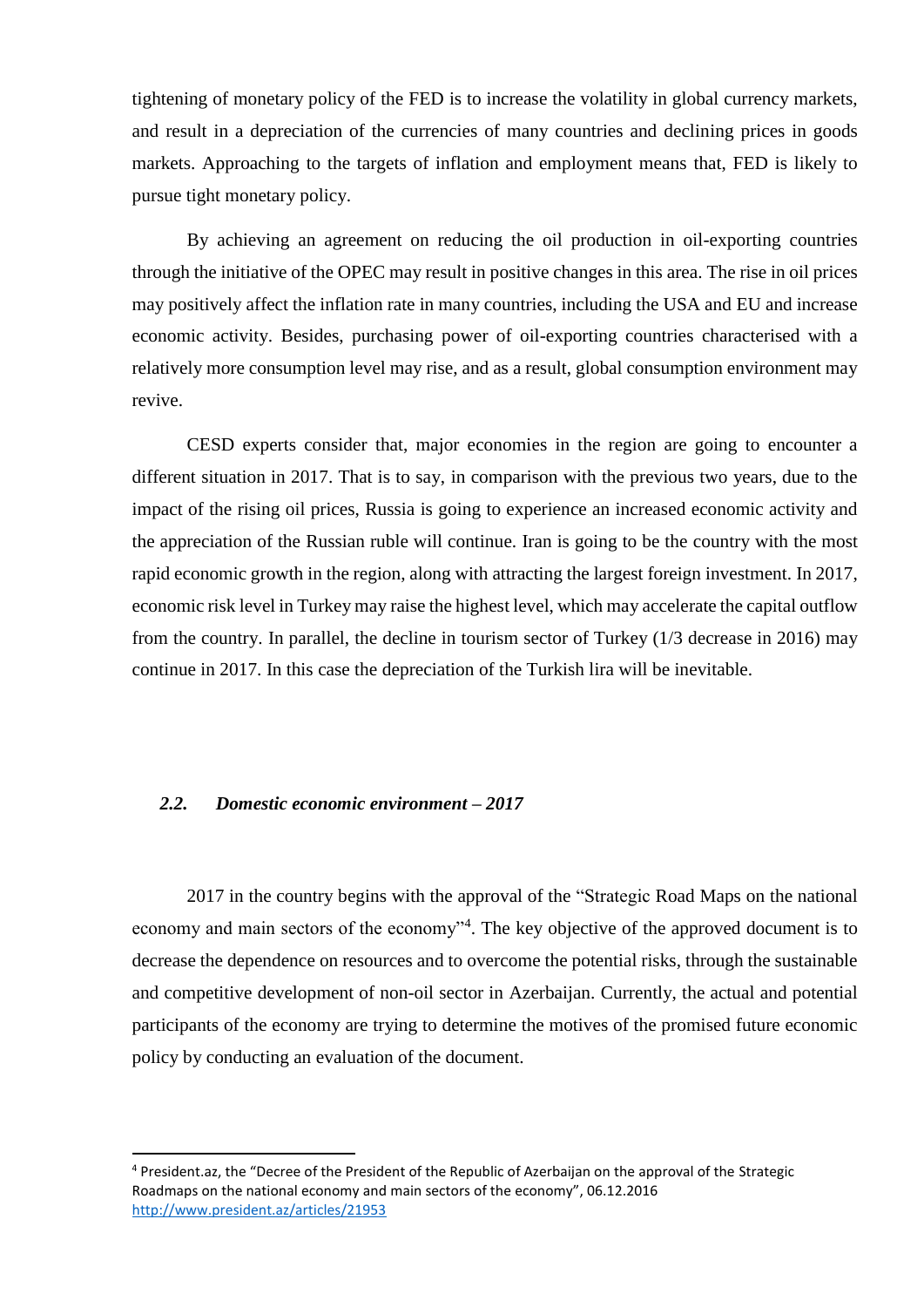The government announced that the tight monetary policy is to be carried on in 2017. This is one of the factors affecting the domestic consumption level and will increase the pressure on the domestic production (calculated necessary to domestic consumption level). Thus, in 2017 consumer confidence is expected to remain low, which is going to decrease economic activity in the country.

The decision of the Tariff Council on increasing the price of utility services [electricity, natural gas, water] is expected to raise production costs for business, which may undermine the competitiveness of domestic production.

In order to decrease the reliance on oil and defend currency reserves, the government plans to lower the level of transfers from the SOFAZ. In other words, while the country relied highly on oil revenues to finance state budget expenditure during last decade, in 2017 the reliance on this source is expected to reach a minimum level.

#### **Diagram 1: Investment expenditures in 2017**



*Source: The Ministry of Finance of the Republic of Azerbaijan, 2017*

As can be observed, the state budget investments will decrease by 38.5% in 2017 (by 4.7 comparing with 2013) comparing with the 2016 projection.

<span id="page-4-0"></span>All things considered, according to the CESD experts, the year 2017 can be a turning point for the economy. If there is no significant increase in oil prices and the government is committed to the implementation of the Strategic Roadmaps, the initiative in the non-oil sector may rise, especially agriculture, tourism and light industry can develop. In general, it is expected that, the economic depression observed in 2016 will continue in 2017.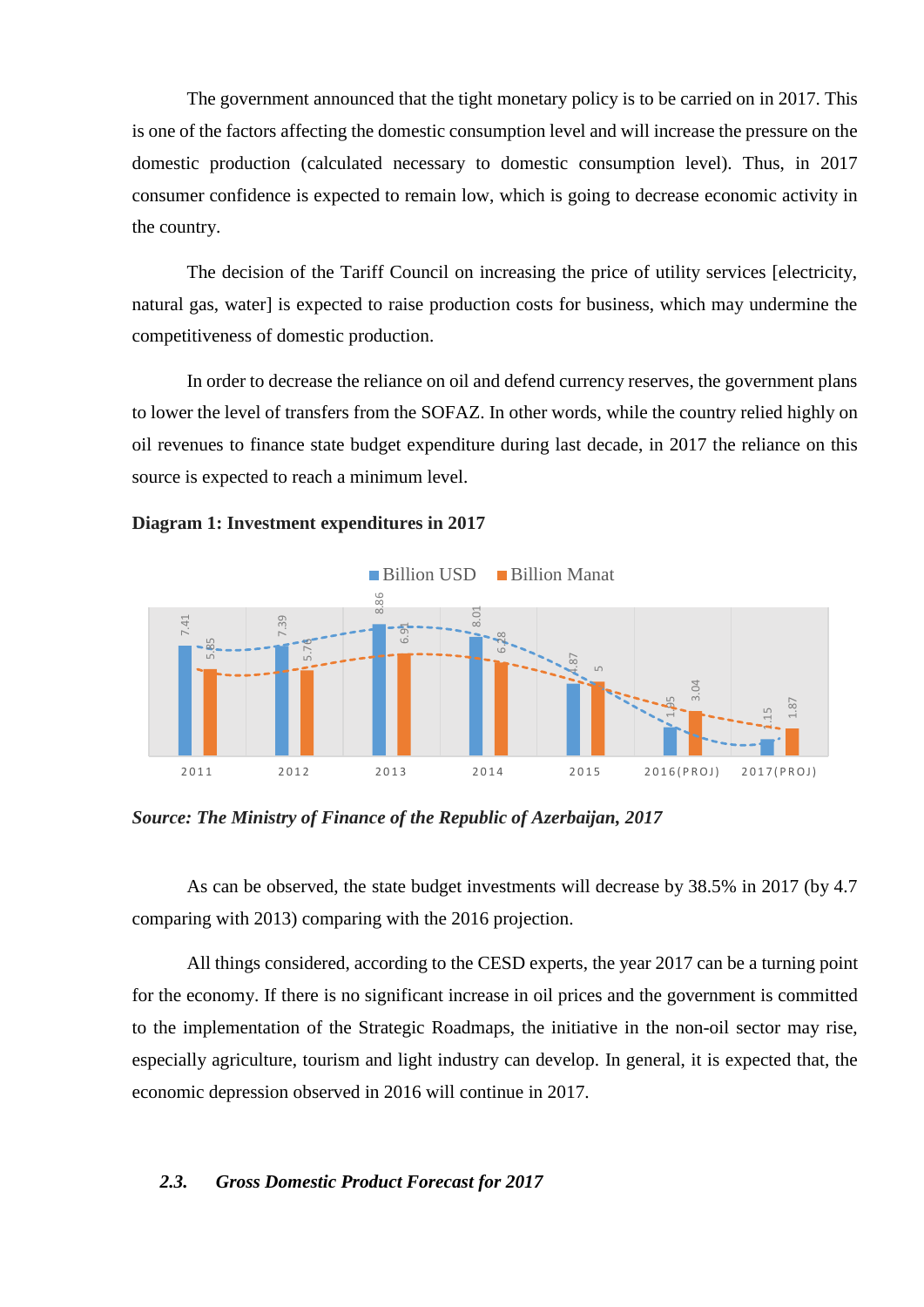Strategic Roadmaps approved in December, 2016 and encompassing separate fields of the economy of the country specify some obligations posed to the government in 2017. Notwithstanding, it will not be attainable to accelerate the economic dynamics significantly. It is due to the fact that, a conservative approach will be preserved regarding the factors stipulating the economic growth based on the domestic demand throughout the year. Such that, 2017 state budget will be smaller by 8.6% in comparison with the current fiscal year projections. This, in turn, will adversely affect the GDP dynamics achieved owing to the long-term budget spending.

On the other hand, it is evident from the "Statement on main directions of monetary policy of the Central Bank of the Republic of Azerbaijan for 2017" that, tight monetary policy will be pursued in order to keep the exchange rate and inflation under the control as possible [*The Central Bank will significantly limit the channels of money supply via appropriate monetary program and*  a tight monetary policy will be implemented<sup>5</sup>]. In other words, limited of loan provision will be observed in 2017.

**Figure 1: GDP forecast for Azerbaijan in 2017, comparative representation** 

| $1.2\%$ | •World Bank                                         |
|---------|-----------------------------------------------------|
| $1.4\%$ | •International Monetary Fund                        |
| $0.1\%$ | •Center for Economic and Social Development         |
| 1%      | . Ministry of Economy of the Republic of Azerbaijan |

**Source: World Bank, IMF, Ministry of Economy of RA, CESD, 2017**

**.** 

As seen from Figure 1, the most optimistic forecast for the economy of Azerbaijan is presented by IMF as 1.4% growth. <sup>6</sup>

Alongside with factors listed above, the shrinkage in construction sector will be ongoing in 2017, which will offset the overall economic impact of the expected growth in agriculture and tourism sectors. Hence, CESD experts reckon that, 2017 year will be accompanied by "0.1" percent dynamics for Azerbaijani economy at best scenario. In other words, the economic decline observed today will halt [*See: Figure* 1].

<sup>&</sup>lt;sup>5</sup> Central Bank of Azerbaijan, "STATEMENT on the main directions of monetary policy of the Central Bank of the Republic of Azerbaijan for 2017 year", accessed on: 07.01.2017

<sup>6</sup> International Monetary Fund, "World Economic Outlook, October 2016", accessed on: 06.01.2017, <http://www.imf.org/external/pubs/ft/weo/2016/02/pdf/text.pdf>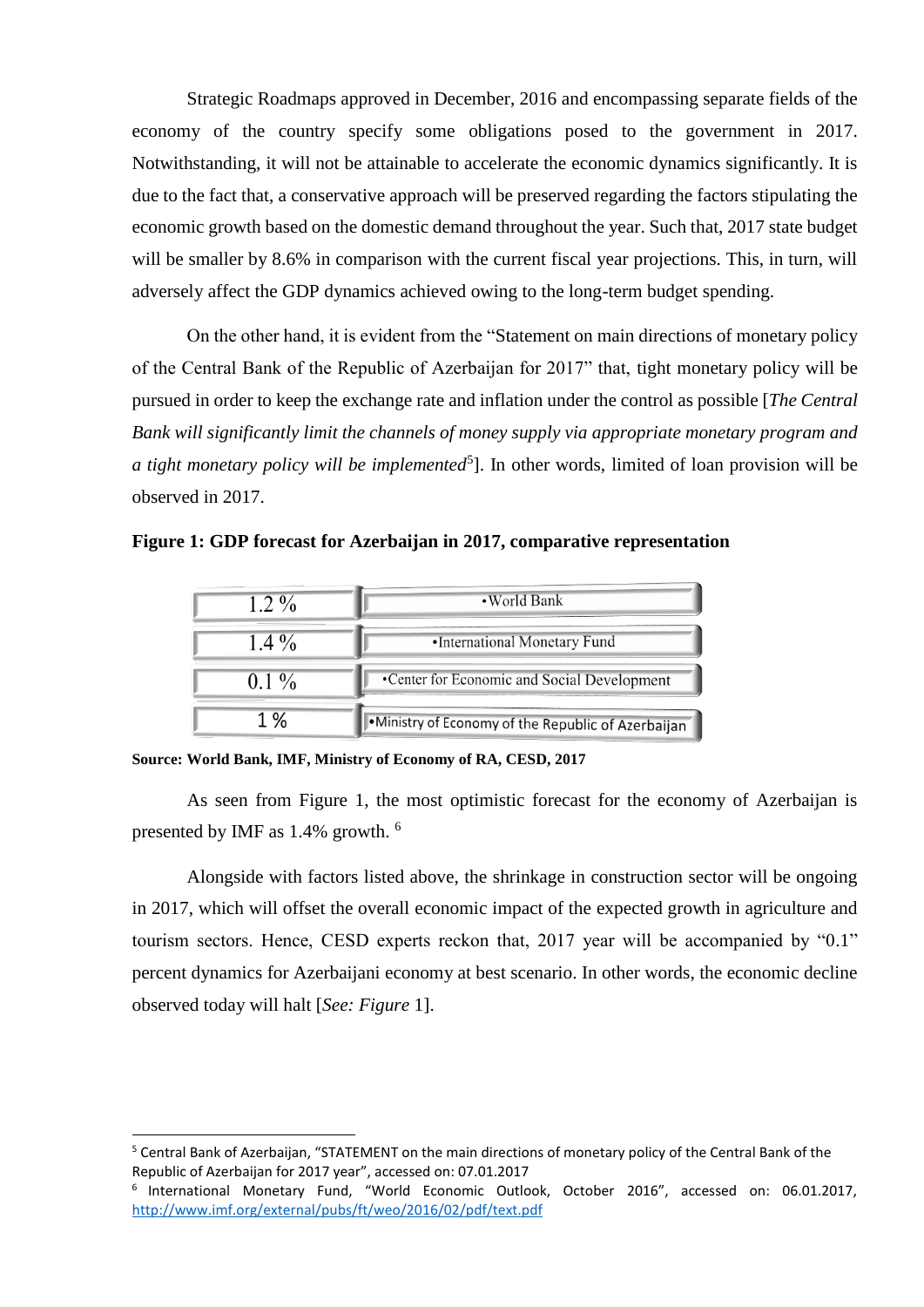#### <span id="page-6-0"></span>*2.4. Inflation forecast for 2017*

According to the forecast of World Bank, Azerbaijan will record 2.4% inflation in 2017<sup>7</sup>. It is to be noted that, the corresponding indicator was 12.1 % for 11 months of  $2016^8$ . At present, import inflation is on the rise due to the sharp devaluation of the national currency. Despite the fact that, factors such as unemployment, decline in profitability of business and the increase of foreign debt service costs have substantially reduced the consumption capacity of population, price index of imported goods and services shows an upward trend. In most cases, the price increase is compulsory and plays a substantial role for the sustainability of existing entrepreneurship activities.

#### **Figure 2: Inflation Forecast, 2017**



*Source: World Bank, IMF, Ministry of Economy of RA, CESD, 2017*

CESD experts contemplate that, two-digit inflation will persist in 2017 as well. It is because, manat will depreciate approximately 20-30% as a result of the shift to purely floating exchange rate regime by the government, which will be inevitably increase the prices of imported goods and services. At the same time, it must be taken into consideration that, a sharp decline in aggregate demand has hindered the increment in prices of goods in various directions which would otherwise maintain the profitability of business activity. This may lead to the product shortage and

04.01.201[7http://az.trend.az/azerbaijan/society/2688779.html](http://az.trend.az/azerbaijan/society/2688779.html)

**.** 

<sup>7</sup> Trend.az, "World Bank: Inflation in Azerbaijan will decline significantly",

<sup>&</sup>lt;sup>8</sup> SSCRA, "Macroeconomic indicators of economic and social development of the country in January-November, 2016", 14.12.2016. <http://www.stat.gov.az/xeber/index.php?id=3431>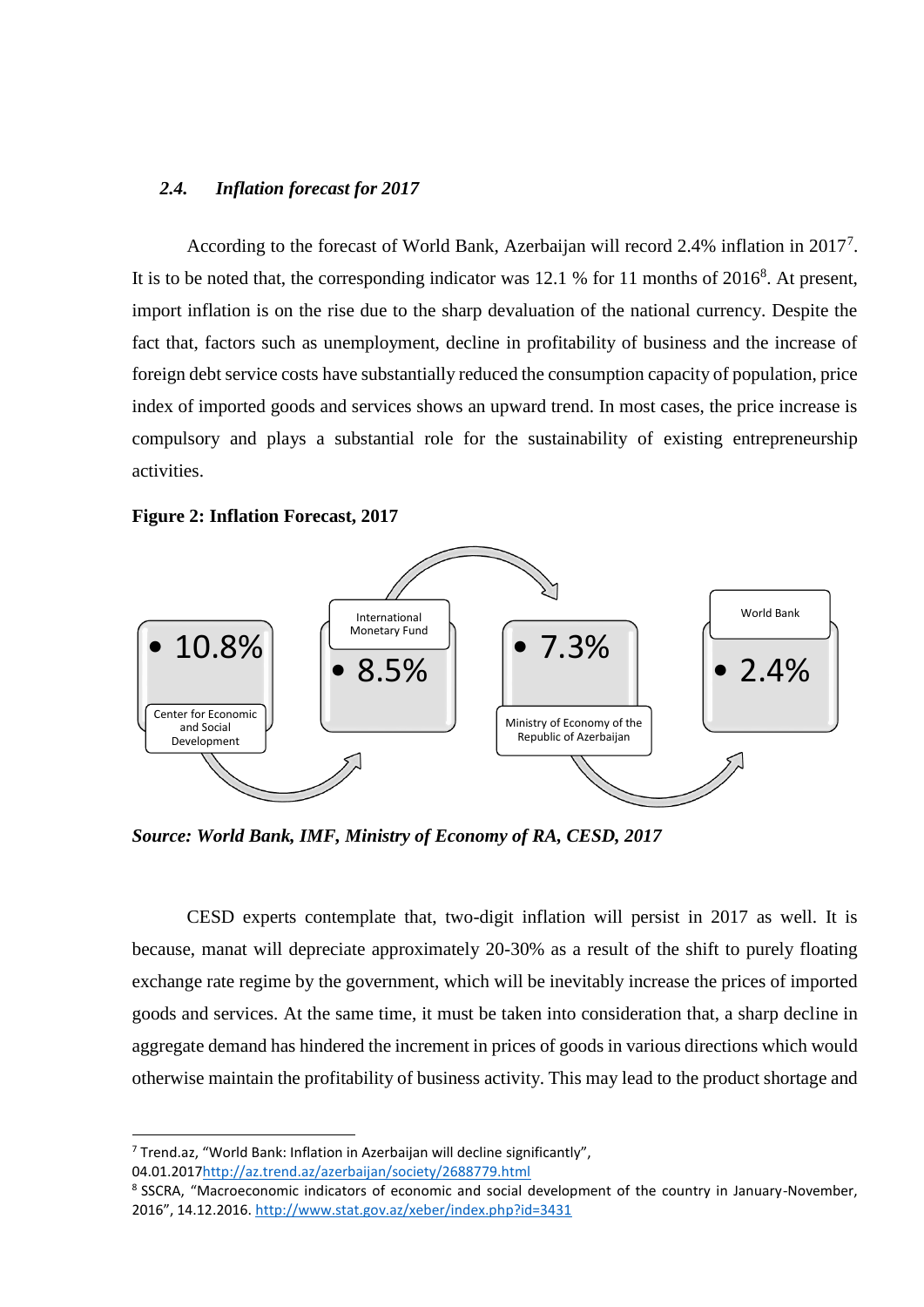an upward pressure on consumer prices may become critical. Considering the above-mentioned factors including the long-term effectiveness of measures on import dependence, CESD experts forecast high levels of inflation in 2017. It must be noted that, inflation level in the current year is expected to be at  $7.3\%$ <sup>9</sup> according to the government projections.

### <span id="page-7-0"></span>*2.5. 2017 forecast on exchange rate of national currency*

National currency "manat" of the Republic of Azerbaijan has demonstrated a sensitive reaction to the changes observed in the country's economy. Overall loss constituted 57% throughout the two years of sharp depreciation of "manat". It must be mentioned that, the exchange rate of "manat" will be affected by following factors:

i) Shift to floating exchange rate regime<sup>10</sup> – liberalization attempts of the currency regime during the year is considered to be one of the factors stipulating the depreciation of "manat". It is because, the lack of administrative support to manat not able to achieve its real market value will decrease the reliance on it.

ii) *State Oil Fund will limit currency purchase* – In comparison with 2016 forecast, the transfers of State Oil Fund to the state budget has decreased by 20% [*6.1 billion manat*<sup>11</sup>]. Alongside, the value of manat is lower than the average rate of 2016 [average rate for 2016 *1USD= 1.5965, CB<sup>12</sup>*] by 10%, which shrinks the prospects of currency conversion for the Oil Fund. It is assumed that, the Oil Fund will supply the currency volume equivalent of 3.5 billion US dollars in currency auctions, which is 28.5% lower in comparison with the current year [*the corresponding indicator was 4.9 billion USD in 2016*<sup>13</sup>].

Alongside with above mentioned, CESD experts forecast the USD/Manat ratio as 2.2-2.5 in 2017, given the high probability of FED to pursue tighter monetary policy, low growth of the

<http://www.maliyye.gov.az/sites/default/files/Budce-16-11-2016.pdf>

**.** 

<sup>10</sup> Central Bank of Azerbaijan, "STATEMENT on the main directions of monetary policy of the Central Bank of the Republic of Azerbaijan for 2017 year", accessed on: 07.01.2017 http://www.cbar.az/assets/4254/2017-BEYANAT - SON.pdf

[http://www.maliyye.gov.az/sites/default/files/\\_Qanun\\_budce\\_2017\\_.pdf](http://www.maliyye.gov.az/sites/default/files/_Qanun_budce_2017_.pdf)

<sup>9</sup> Ministry of Finance of the Republic of Azerbaijan, "Representation of projects on 2017 state and consolidated budgets of the Republic of Azerbaijan", accessed on: 07.01.2017

<sup>&</sup>lt;sup>11</sup> Ministry of Finance of the Republic of Azerbaijan, "Law of the Republic of Azerbaijan on 2017 state budget of the Republic of Azerbaijan", 28.12.2016

<sup>&</sup>lt;sup>12</sup> Central Bank of Azerbaijan, "STATEMENT on the main directions of monetary policy of the Central Bank of the Republic of Azerbaijan for 2017 year", accessed on: 07.01.2017 http://www.cbar.az/assets/4254/2017-BEYANAT - SON.pdf

<sup>&</sup>lt;sup>13</sup> Central Bank of Azerbaijan, "STATEMENT on the main directions of monetary policy of the Central Bank of the Republic of Azerbaijan for 2017 year", accessed on: 07.01.2017 http://www.cbar.az/assets/4254/2017-BEYANAT - SON.pdf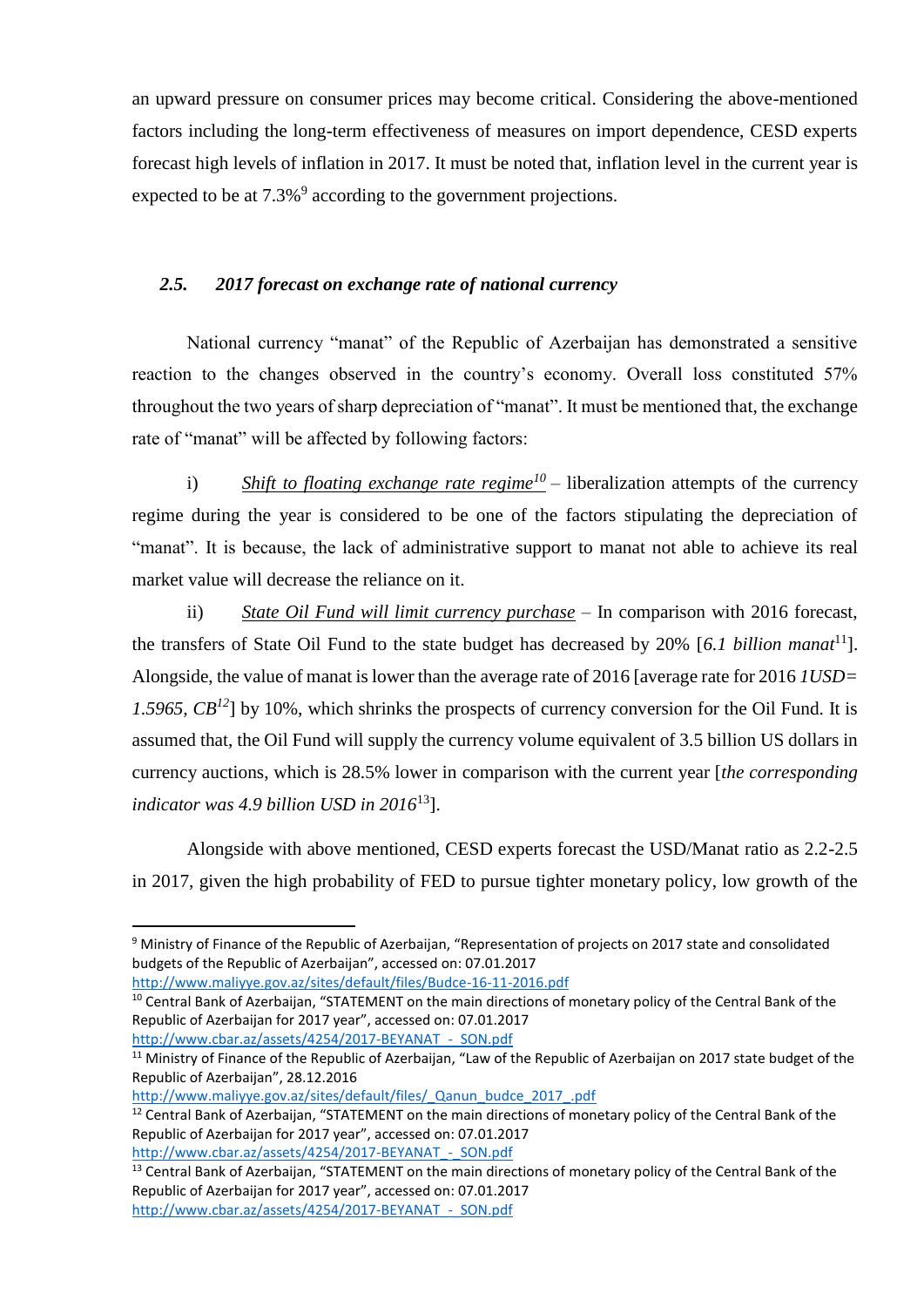share of non-oil economy in exports, current account deficit and the increase of costs of the foreign debt service.

#### <span id="page-8-0"></span>*2.6. Employment forecast for 2017*

The development of strategic roadmaps on national economy and main economic sectors, adoption of several steps towards the liberalization of business environment including the elimination of licenses for various fields of activity or the facilitation of procedures (organization of the procedures by ASAN service), improvement of tax policy and adoption of the decision on the implementation of differential tax rates, as well as the establishment of "Asan Support for Family Business" center (ABAD) will facilitate the creation of new job positions during 2017.

However, according to the forecasts of CESD experts, the implementation of tight monetary policy by the government in current year will limit the access to capital and keep domestic consumption at low level; on the other hand, the lack of steps towards the establishment of independent judicial institutions considered as one of the main factors to accelerate the investment flow to the economy will lead to a low level of economic incentives, and the number of shutdown jobs will outweigh newly created job places. Thus, it is projected that, employment level will decline in 2017.

#### <span id="page-8-1"></span>*2.7. 2017 forecast for Population Income*

CESD experts reckon that, population income in 2017 will be shaped with the impact of following main factors:

- i) *Unemployment will increase*  the shutdown of non-state enterprises in recession or the shrinkage of the activity of those will result in a rapid increase of cases of dismissal, which will reduce the income sources of population;
- ii) *Excess supply in labor market* the increase in the number of dismissals will increase the labor supply in the market. As a result, in parallel to the expansion of informal labor market, the level of suggested salaries will exhibit downward dynamics;
- iii) *Business profitability will decline* the import dependence in final consumption market, as well as in production will lead to the increase in production costs. However, the purchasing power of population will shrink significantly. As a result, business entities will be forced to adopt lower level of profit margin. In other words, profitability will sharply decline, the latter adversely affecting the population income.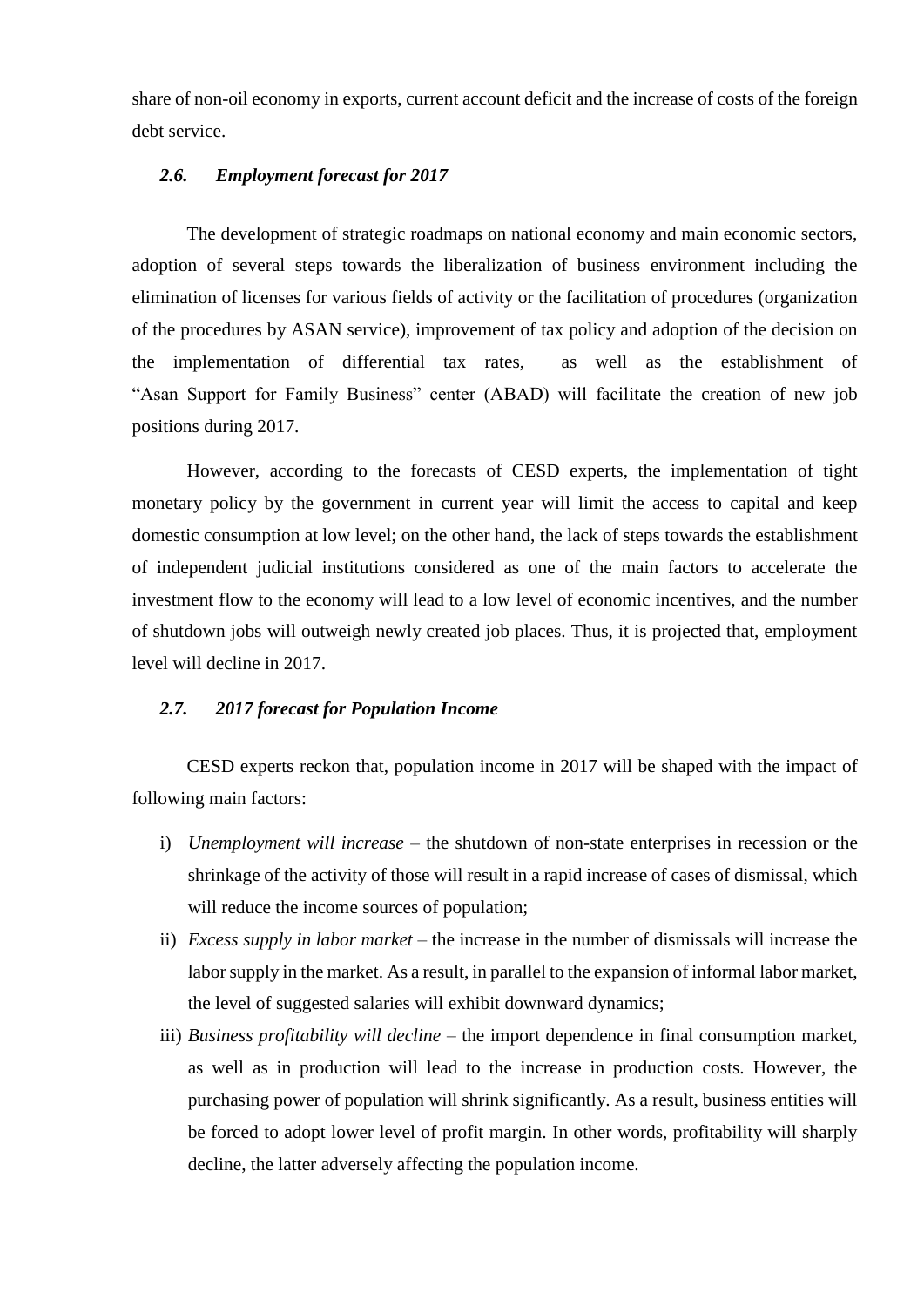- iv) *Two-digit inflation is forecasted* two-digit import inflation will lead to a real decline in population income;
- v) *Movement of economically active population to regions*  especially the observed shrinkage in construction sector will lead to a declining employment capacity and the movement of workers in this sector to regions (permanent residence places, places of birth), resulting in reduction of income flow from the capital to regions, as well as the forceful movement of labor force towards the low-income sectors.

Considering the impact of mentioned factors, CESD experts project that, the monetary income of population will experience a decline in 2017.

#### <span id="page-9-0"></span>**3. Risks for 2017**

The price of oil in 2017 will remain as a major risk factor for the economy of Azerbaijan. Such that, if the agreement between OPEC and non-OPEC countries regarding the cut in production is violated, this will condition the sharp decline of oil prices in world market, and as a result, current account deficit may deteriorate, the pace of depreciation of the national currency and import inflation will accelerate.

Another threat for 2017 may be the weakening of the trust of interest groups including the country's publicity towards the newly approved Strategic Road Maps and commitment of the government in this regard. If the public opinion will be under impression that, the government or any of its bodies is not interested in the implementation of strategic road maps and economic reforms in general, it may aggravate the economic pessimism and deteriorate the economic activity. As a result, the incentives will weaken, local and foreign investments will decline.